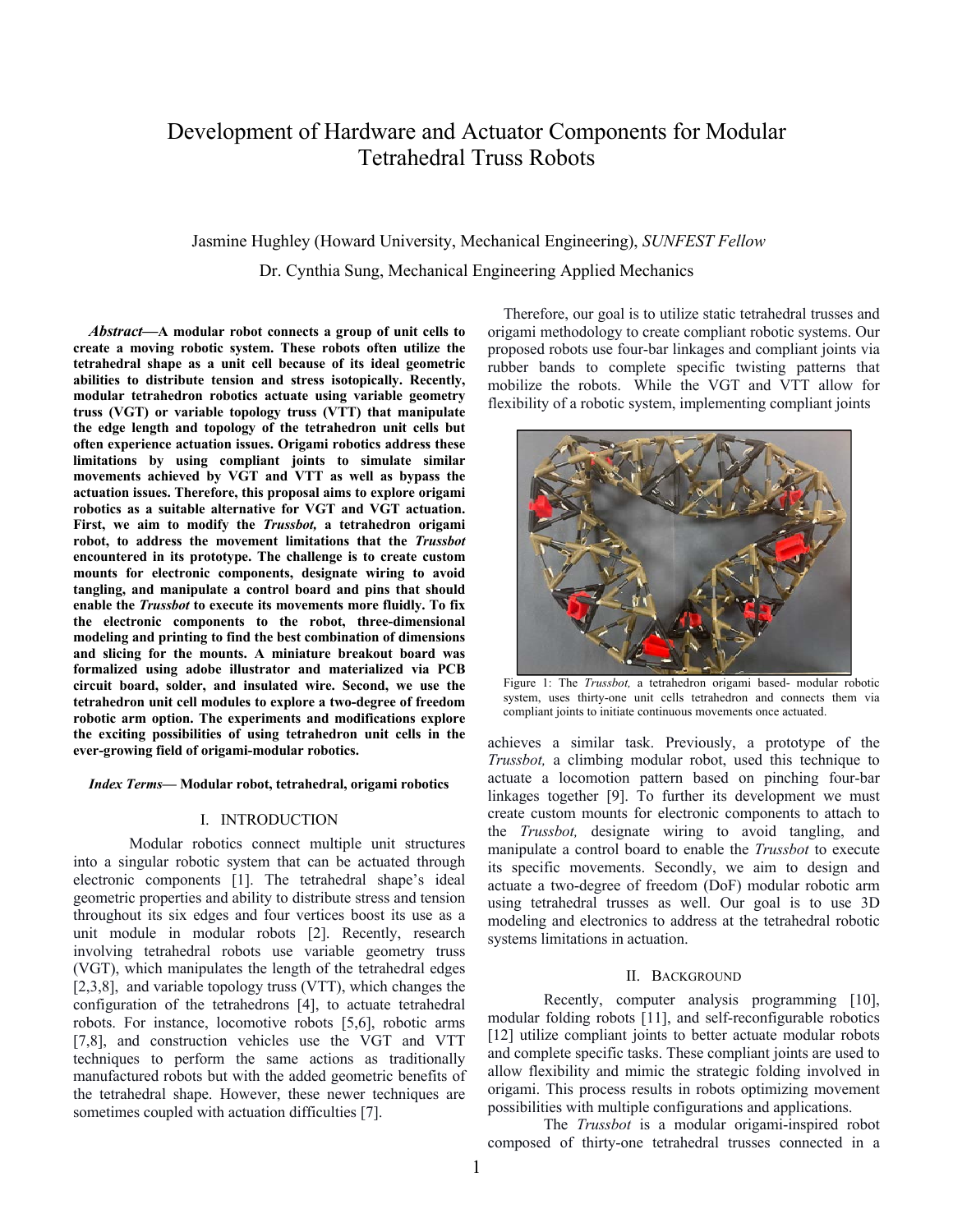circular shape by their compliant joints [9]. The *Trussbot* operates by pinching certain tetrahedral together in a pattern that allows the robot to twist continuously. While other climbing robots often use wheels or grasping arms, the *Trussbot* simplifies assembly and actuation by using origami and geometric concepts to create a robot that can climb and move by completing rotation cycles. The finite element analysis simulations of the *Trussbot* successfully executed the movement pattern by modeling springs between the tetrahedrons. However, the physical prototype demonstrates the movement pattern by manipulating the distance between tetrahedral components using spools of wire controlled by motors. It experienced difficulties climbing and rotating due to intricate wiring, oversized electronic components, difficulties with spool size, and heavy compliant joints. These limitations will later be addressed in this paper.

Tetrahedral truss geometry is also used in the creation of modular robotic arms [7,8]. In previous research, one DoF robotic arms are actuated using VGT and electronic components. Therefore, variable edge lengths are manipulated to move the truss arm resulting in each truss module having varying degrees of freedom. Modular robotic arms that are actuated in this fashion often experience difficulties in control or actuation.

In this project, we created electronics mounts, breakout boards, and more tetrahedral components to better build and actuate the *Trussbot* and the proposed two degree of freedom robotic arm. The developments in this project will be used towards exploring the field of origami tetrahedral truss robotics to be a suitable alternative to VGT and VTT actuation.

### III. MECHANICAL AND ELECTRONIC COMPONENTS

The *Trussbot* is made of thirty-one tetrahedral units connected by compliant joints in a helical shape. Each tetrahedral unit cell has four, three-dimensionally printed vertices connected by six steel slot spring pins (figure 4). These tetrahedral components are printed separately to better allow the isotropic distribution of tension and stress. Furthermore, different tetrahedral units in the *Trussbot* will store the batteries, microcontroller, and breakout board. Threedimensional mounts will attach these electronic components into the tetrahedral units and will also enable easy removal and modification of the electronics.



.

to the tetrahedron unit cell. The battery mount can fix two batteries into the tetrahedron.

Computer programs streamlined the production of electronic component mounts and the breakout board. The

Autodesk Fusion 360 program aided in the creation of threedimensional battery and microcontroller mount models. Afterward, the Original Prusa Mini 3D Printer printed these models and vertices for the robotic arm tetrahedral unit cells. Adobe illustrator helped in illustrating the connections and pathways for the breakout board.

#### A. *Microcontroller and Battery Mounts*

The electronic mount clips onto the steel spring edges of the tetrahedral units and fix the electronic components inside the tetrahedral. One challenge was ensuring the mount and electronic component fit comfortably inside the tetrahedral so that the tetrahedron unit cells pinching movement is enabled. The Teensy 3.2 microcontroller mount clips around the silver port in the middle of its top edge (figure 4). We experimented with multiple iterations of the



Multiple iterations of the breakout board were printed using varying dimensions and slicing processes.

microcontroller mount to optimize its dimensions and 3D printing procedures (figure 3). The first proposed model fixed the microcontroller into the side of the tetrahedral but prohibited the wires that connect the motors to the microcontroller. A second model addressed these limitations by securing the microcontroller into the middle of the tetrahedral (figure 4). Printing a mount on its side, (figure 3), and applying supports between the clips and within the grasper worked best in achieving the miniature details correctly. Initially, the MakerGear 3D printer posed problems in printing the mounts and graspers in one piece. Therefore, using the Original Prusa Mini printer proved to be a better option because of its tunable support capabilities.



Figure 4: The blue battery mount and brown breakout board connect to the steel springs. These steel springs act as edges between the brown vertices. The middle image shows the Teensy 3.2 breakout board which is 1.4x0.7x0.07in.

The battery mount was more straightforward as its options to fix two 3.7v batteries inside the tetrahedral were more limited. The first model consisted of two graspers and a casing to set the batteries inside. However, the casing height in this model produced issues in removing the batteries. Therefore, the second model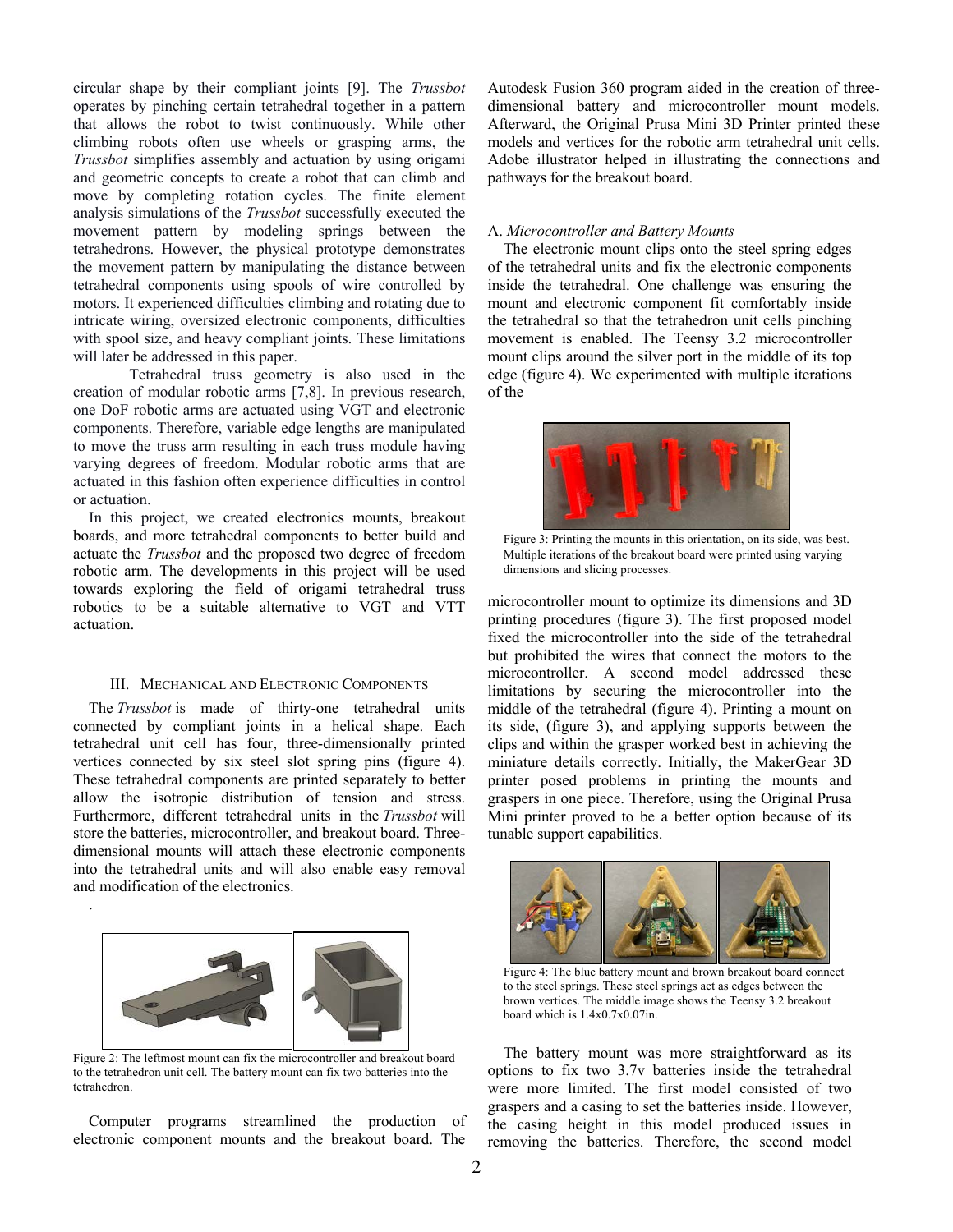shortened the casing around the batteries and added a slot on the bottom of the case to provide two options for retrieving the batteries. While 3D printing the vertices and mounts are the best options for prototyping, in the future, the tetrahedral vertices and electronic mounts could use other printing techniques to produce the objects in bulk.

## B. *Breakout Board*

The *Trussbot* uses 10 Servo Motors that each requires a digital, analog, ground, and voltage pin. The Teensy 3.2 Microcontroller board is ideal for the *Trussbo*t because of its small size and available digital pins (10) and analog pins (10). However, the Teensy breakout board only has 1 ground and 1 voltage pin. Therefore, to create more available ground and voltage pins we create a breakout board (figure 5). A breakout board creates a customizable electrical circuit that's similar to a breadboard and extends the microcontroller. The challenge was creating a breakout board that could easily fit into the tetrahedron model and preferably on top of the microcontroller. The breakout board also needed to encompass room for a three-pronged switch and ports for the battery to connect to the *Trussbot*. A suitable circuit pattern that met these requirements was developed and illustrated using Adobe Illustrator. Later,



Figure 5: The breakout board will attach directly to the Teensy 3.2 microcontroller (leftmost picture). Before creating the physical breakout board (rightmost), a plan was cultivated using Adobe illustrator.

the proposed board was created by cutting a PCB board to the microcontroller size and soldering the proposed connections using insulated wire and rosin core solder. Additionally, male headers are placed in the corners to plug into the microcontroller board and act as supports.

#### C. *Three-Dimensional Arm*

We printed seventy-two tetrahedron vertices, filed the supports down, and connected them with steel springs to create the tetrahedron unit cells. Afterward, the unit cells were arranged to explore the tetrahedron truss two degrees of freedom robotic arm. The arm arrangement is a series of fourbar linkages similar to the *Trussbot.* The first possible configuration utilizes a grasper connected to a motion base. The model would use five four-bar linkages (figure\_\_) to grasp objects while another five four-bar linkages used to steer the arm. The second configuration would connect all ten fourbar linkages in a long chain and snake around items to grasp them.



Figure 6: The tetrahedron unit cells are arranged in four bar linkages to best grasp objects and control its movement.

#### IV. DISCUSSION AND CONCLUSION

The *Trussbo*t modifications and robot arm development further the exploration of compliant joint modular tetrahedral robotics. The completed breakout board, microcontroller mount, and battery mount allow these robots to complete specific twisting without their previous limitations.

Future work on the *Trussbot* includes testing the robot's ability to climb a 6.48" diameter pole horizontally and vertically. We will place the servo motors into the black tetrahedral and actuate the pinching movement by uploading tailored Audrino code. We will observe the rotational speed for each locomotion cycle performing horizontally or vertically.

The robotic arm experimentations will examine its motion range and grasp on objects. We will test the two different configurations explained previously. The long-chain robotic arm configuration will have motors placed identically to the *Trussbot* servo motor placement. The grasper and short arm configuration will have a different motor placement. We would attach the motor into the middle of the grasper portion and two in the small arm spaced equidistant from the middle. We will actuate these robotic arms with customized Audrino code. We plan to observe their ability to grasp objects with varying dimensions and textures. Finally, another possibility is to add tactile sensors to both of these robots to initiate specific movements.

#### V. ACKNOWLEDGMENTS

The author would like to acknowledge the support of the National Science Foundation, through NSF REU grant no.1950720, Dr. Cynthia Sung, and the Sung Robotics Lab members.

#### **REFERENCES**

- [1] K. Gilpin and D. Rus, "Modular Robot Systems," *IEEE Robotics & Automation Magazine*, vol. 17, no. 3, pp. 38–55, 2010.
- [2] J. M. Porta and F. Thomas, "Closed-form position analysis of variable geometry trusses," *Mechanism and Machine Theory*, vol. 109, pp. 14– 21, 2017.
- [3] R. Liu, Y. Yao, and Y. Li, "Design and analysis of a deployable tetrahedron-based mobile robot constructed by sarrus linkages,"Mechanism and Machine Theory, vol. 152, p. 103964, 06 2020
- [4] A. Spinos, D. Carroll, T. Kientz, and M. Yim, "Variable topology truss:Design and analysis," in2017 IEEE/RSJ International Conference on Intelligent Robots and Systems (IROS). IEEE, 2017, pp. 2717– 2722.